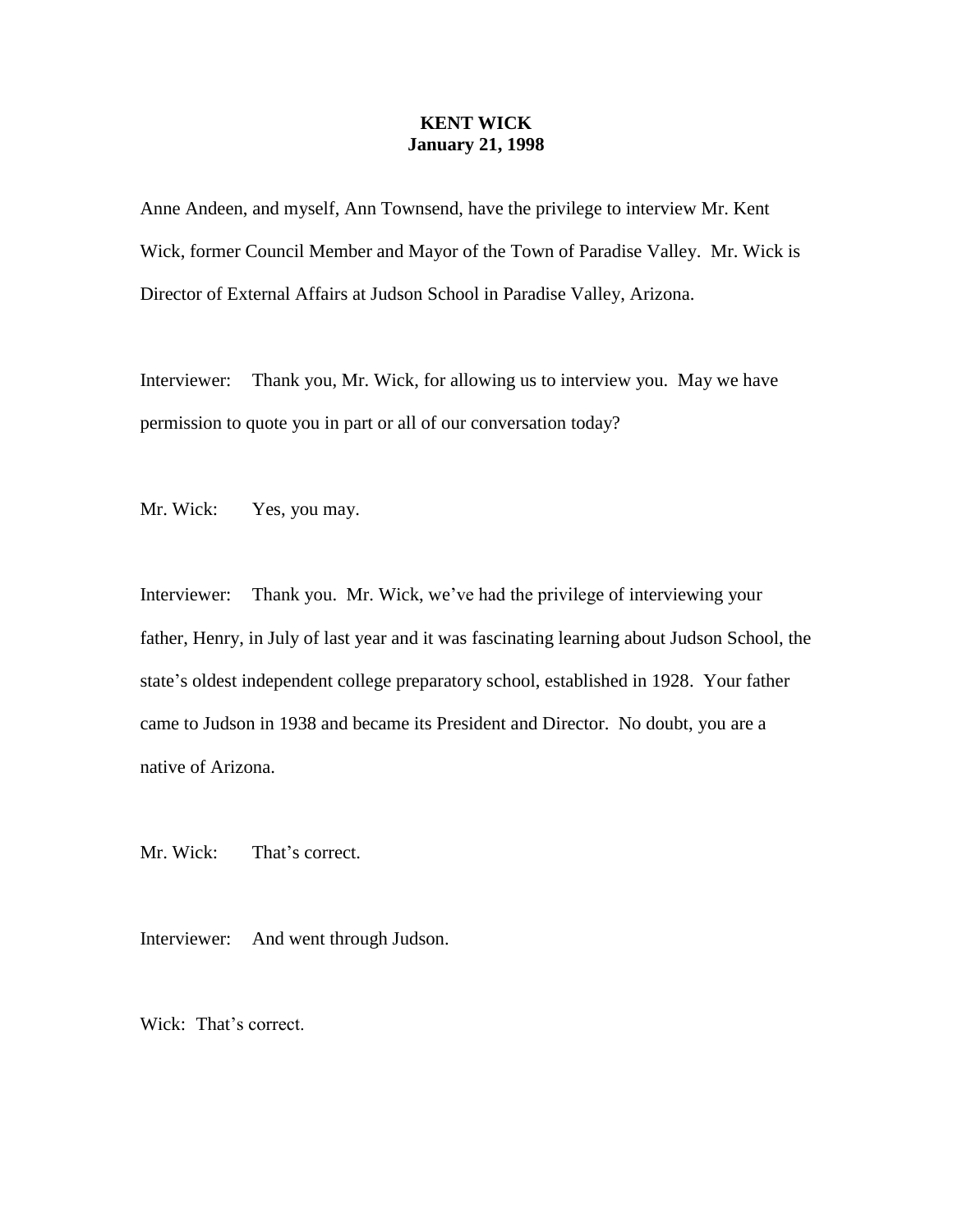Interviewer: And received your college degree where?

Wick: In Arizona. I attended both the University of Arizona in Tucson, and then Arizona State University in Tempe, so I haven't gone far from home.

Interviewer: Then you returned to Judson to teach.

Wick: I taught some, but mainly worked through a myriad of different things, including being a bus driver while I was in college, and gardener after college. I didn't come back to work for the school until 1982. Prior to 1982, I had a restaurant which didn't do very well in the Town of Paradise Valley. I worked for a tennis clothing company where I was the Regional Manager of the group out of Arizona, California and New Mexico. And I worked for Russ Lyon Realty with Danny Lyon who graduated from Judson. I worked on a number of things.

Interviewer: Then in '82, you came back and worked here in the school. Now you're in Administration, along with your father.

Wick: That's correct.

Interviewer: That in itself is a full time job, but then you took upon yourself to serve the Town in the governing Council and then its Mayor. You were Mayor from when?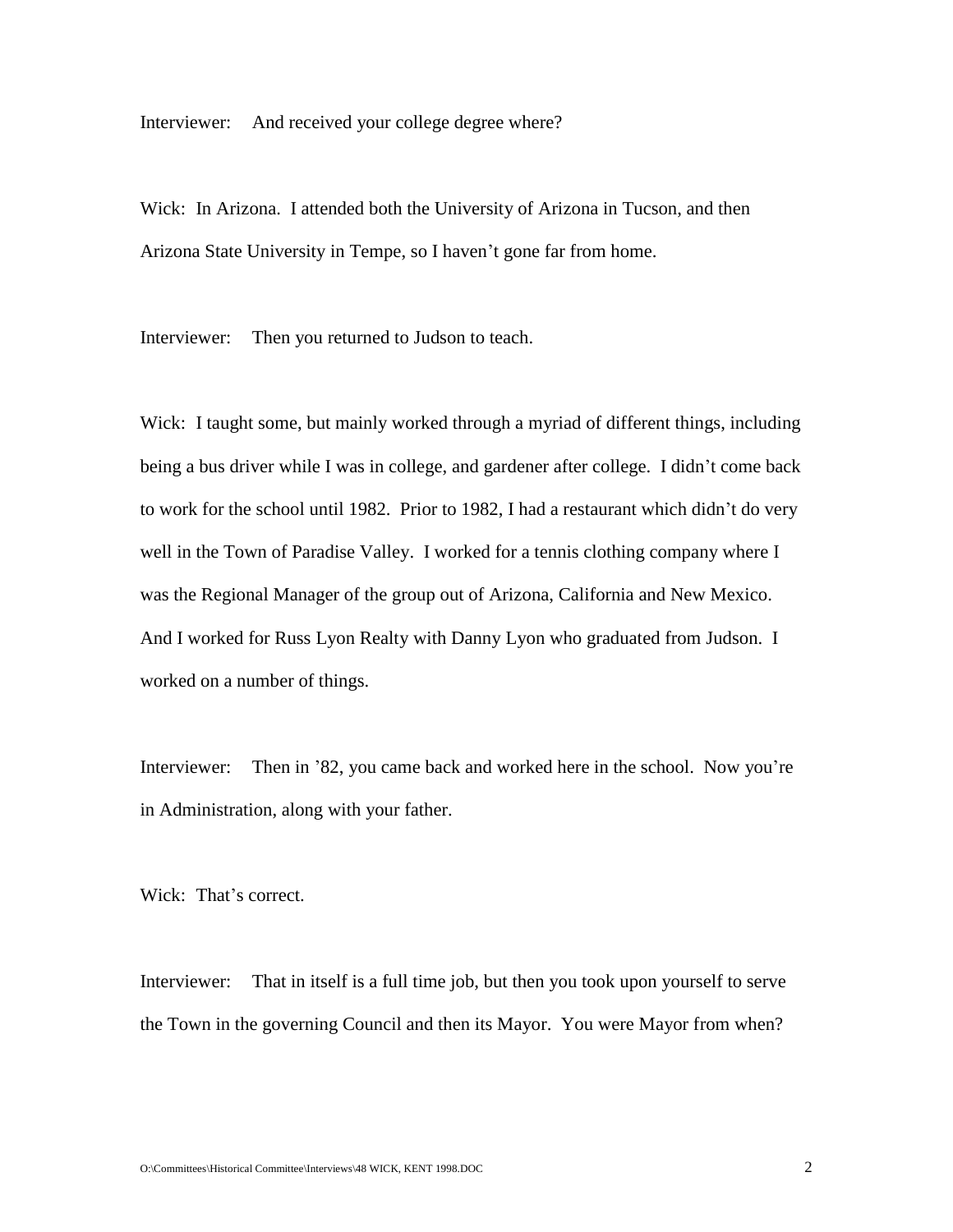Wick: 1990 to 1992. I was on the Council for six years, including Council and Mayor. Three elections, six years total.

Interviewer: You've put in a lot of time and hard work, too. Tell us about your experience on the Council. One of the things we'd like to know is what you feel in your administration were some really significant measures that you helped see through to keep our Town as wonderful as it is.

Wick: I'd be happy to share that with you. First, my interest became perked or peeked by the fact that I was starting to build a house in the Town of Paradise Valley. That put me in direct contact with the Town Council, Planning and Zoning and the various governing boards. I was actually building on the mountain in back of Judson School. I came in a lot of contact with everybody. I started to see a lot of things that I agreed with and that I disagreed with. I started to go to some of the Council meetings and some of the Planning and Zoning meetings, not necessarily regarding the construction of my house. I started to form strong opinions about this or that. Finally, Joan Lincoln and a couple of other people on the Council said, "You know, you have such good opinions about such things. Since you do have opinions and some are fairly strong about certain things, instead of just sitting here and telling us what you think is right, why don't you run for Council? I was born in the Town of Paradise Valley, lived here all my life, and, as I mentioned, haven't gone far from Arizona ever, so I thought that would be something that would be worthwhile and that I could make a difference. I have taken a lot and received a lot by living here, maybe I can give back a little bit. That was my motivation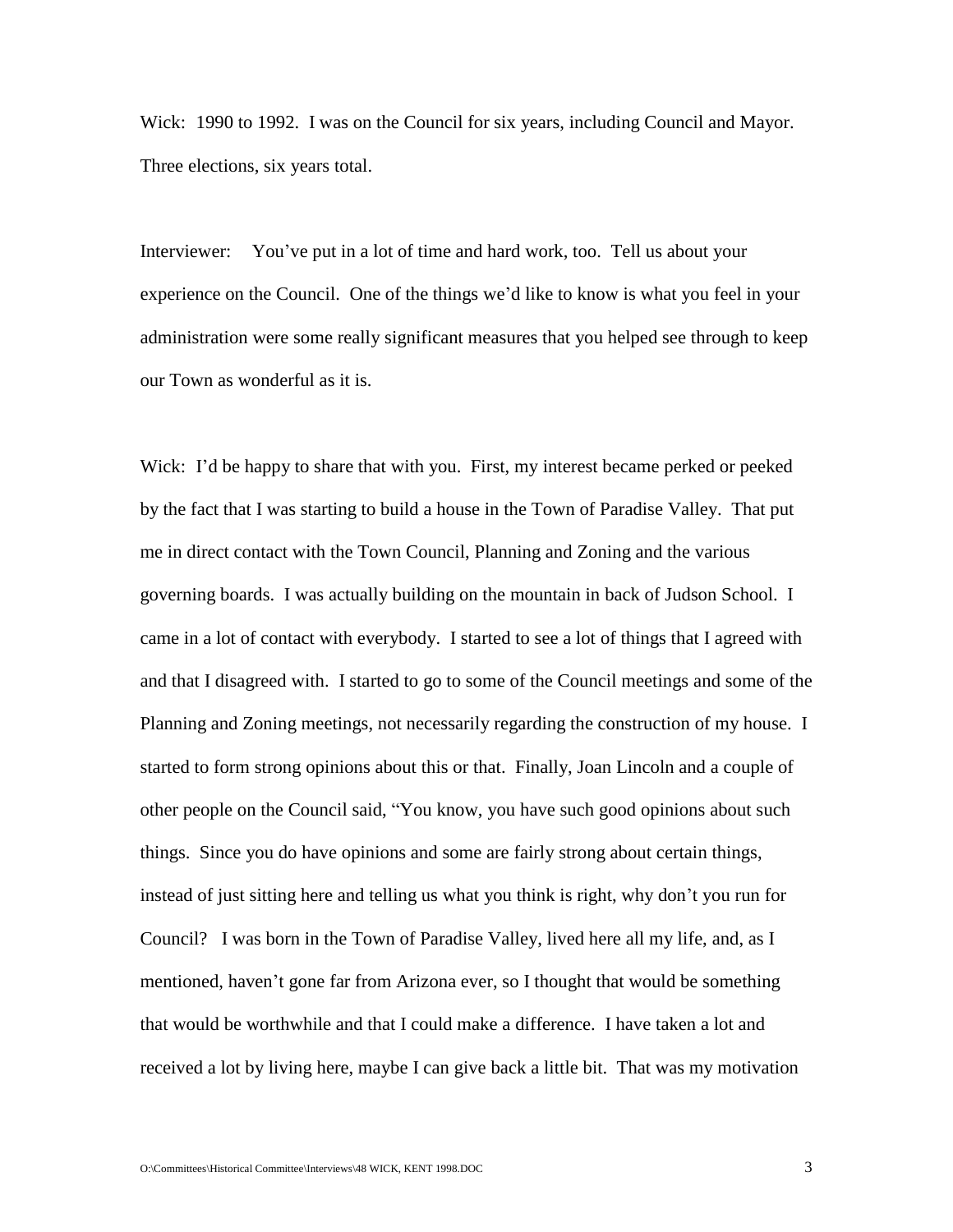to doing it. Although I hadn't guessed what was quite in store for me after starting. Of course, Anne Andeen knows from her husband's experience all that's involved by being on the Council, and the controversies that come forward. I remember first, as I was running for election, I didn't think I had bones to pick with anybody, a group of people started saying, "The only reason Mr. Wick is going to run is because he is going to level that Judson School and build a big high-rise there." I thought to myself where did this come from? I realized that you always have different opinions and people that feel differently. I went and talked with everybody who said that and we ironed everything out.

Interviewer: And there still isn't a high rise.

Wick: And there still isn't a high rise. I got a kick out of that. I was elected to the Council and there were a number of issues that were very hot and on the agenda. The photo radar which was recently installed received a tremendous amount of both positive and negative input about that. There was a debate about whether we should improve Tatum Road. It was a very expensive proposition and a lot of people thought, "No, we should not encourage traffic, we should not do these things." In fact, we had a number of fatalities on the curve of Tatum heading toward Doubletree if you were going north. We looked at that when Bob Plenge was the Mayor at the time. Even though it was very expensive and had a lot of opposition, we determined that one of the most significant things we can do was to at least make it safe. Not larger, not more conducive to flow through traffic, but stop the fatalities. We all jumped in and worked on that project for a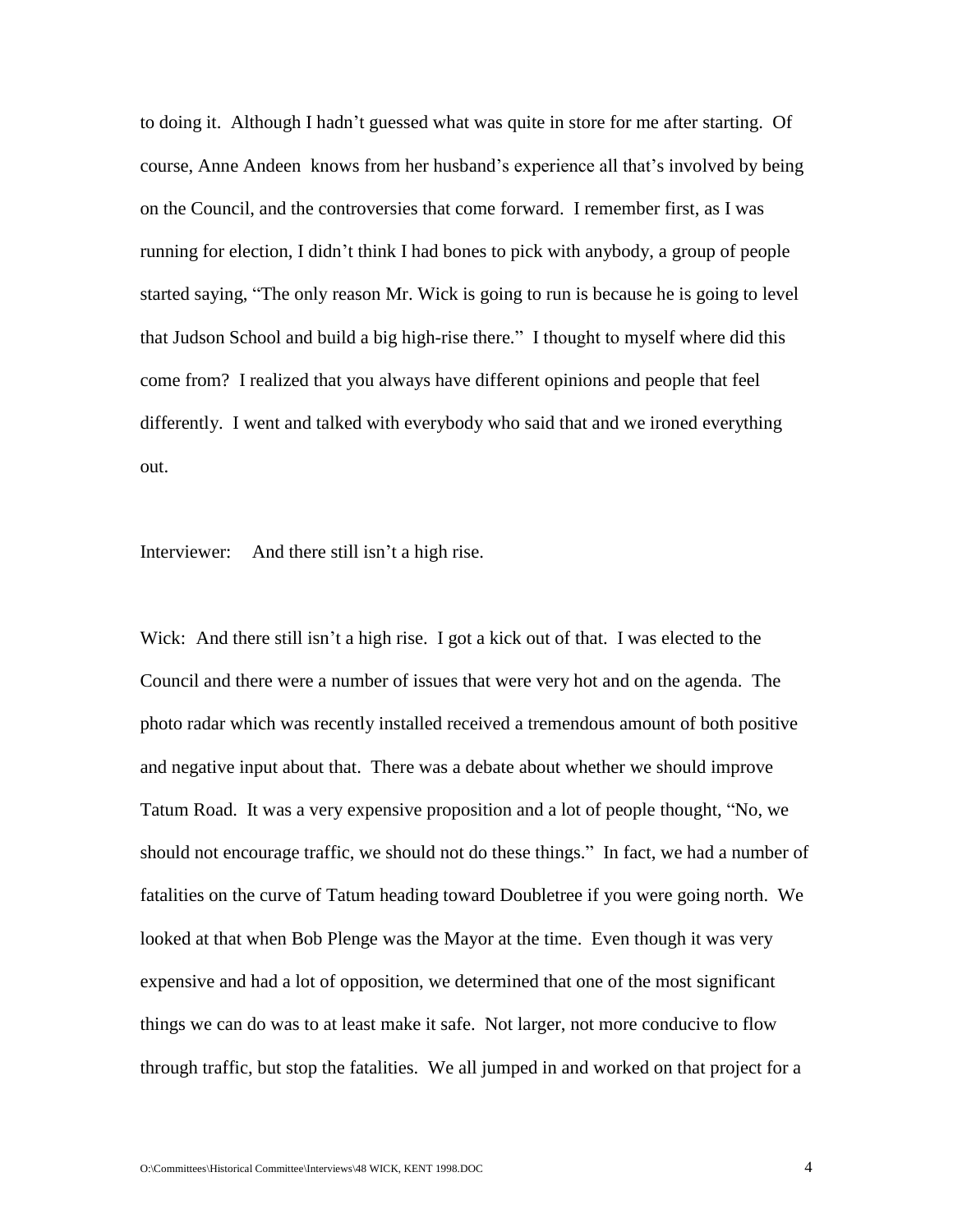long time. We all worked as a team because that is the only way we got things done. But I had the opportunity of working with a number of landowners around there, including Madeleine Babbitt, Carl Howell, and Don Laughlin. They owned land next to it and said, "Absolutely not, we're not going to do that. You're not going to take our land and do something with it and make this road better." I could never imagine challenging these people about anything that they had to say, but we did. We worked hard and it is what it is today and I think we haven't had any fatalities that I know of on that particular stretch, knock on wood. When you look back, things such as that make me really feel good. There is something that was done and it was a hard fought battle. We all worked together as a team and we accomplished something. When I drive down there, which I do regularly, it's kind of good to see. I'm proud of that accomplishment. That was a successful accomplishment that I'm proud of, there was some other things I tried that didn't work. I was advocating for years on trying to get a road to go from 32nd Street and Camelback to alleviate some of the problems that we had in the Town, through the Mountain Preserve connecting to what is now 32nd Street, it would have tied in to the Squaw Peak. I still think that would have been a great thing and it still should be done. We were stopped at every juncture on that. I went to meetings weekly. I was appointed by Council as the Representative on all the governmental offices to push that opinion with the Arizona Department of Transportation and Maricopa Association of Governments. I fought furiously to do that and it was unsuccessful. That was something I wish we could have gotten done but we didn't.

## Interviewer: Do you think that is a dead issue now?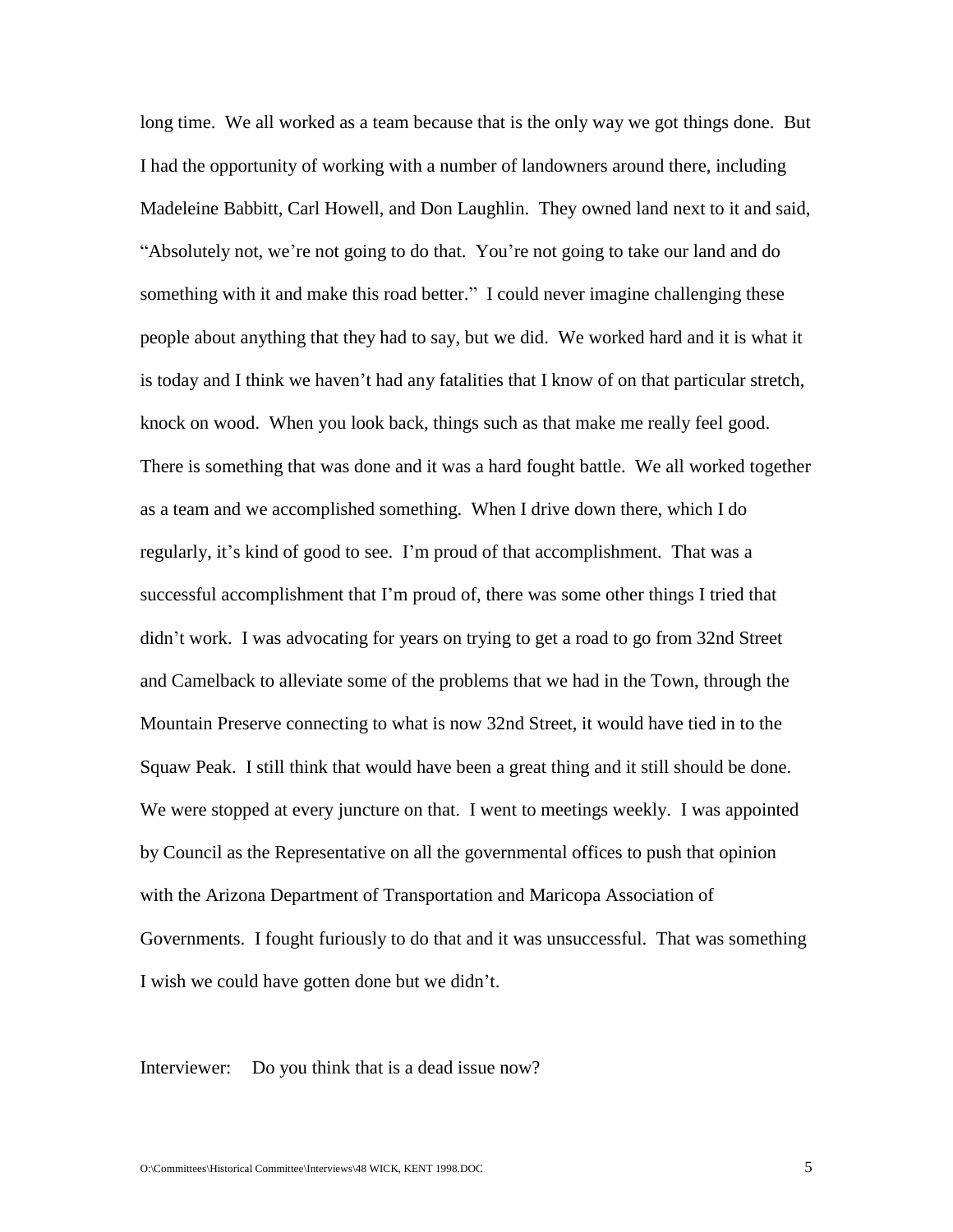Wick: It is for the time being. There is still a real need for it. All of us on the Council, and this was the standard line, thought there are 100,000 cars going through the Lincoln/Tatum intersection, I believe there are probably more now, and we only have 13,000 people in the Town, we are doing a lot for our neighbors to support their traffic congestion. Certainly, we use the streets also and there's a case to be made for that. But on the other hand, if there are other solutions available within the other communities, they don't need to put the burden of their problems all on us, and continually funnel everything up to Tatum. We've looked at the fatalities that I just mentioned on the Tatum curve, a lot of that was a direct result of the pressure being put on us by some of our surrounding cities. I thought that was a simple solution. Being very energetic and thinking I could do it, I thought I would have this wrapped in no time. But we didn't and I can still advocate it. I beat the pavement a lot.

Interviewer: What I thought would be an interesting idea is to build a tunnel through it, so you could save the mountain.

Wick: I hike up Squaw Peak all the time. Certainly that area which is a preserve can still remain that way. In my mind, it wouldn't have really impacted the area.

Interviewer: Maybe another generation will see the light. Is there anything else you want to share with us?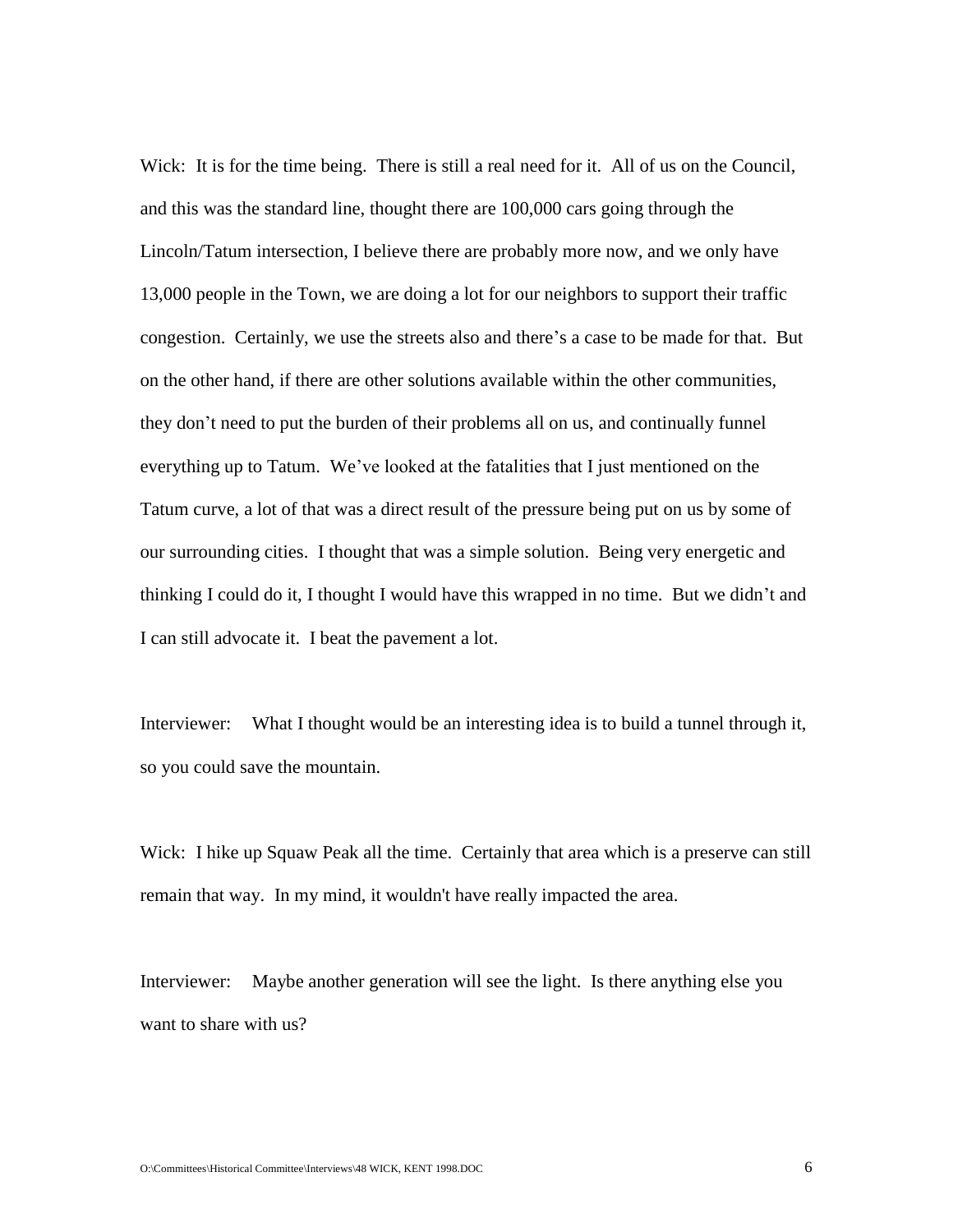Wick: There were all sorts of different things that went on. I know one anecdote that you were mentioning. I had just become Mayor of the Town. Somebody called me and said do you have your number listed? I said, "Of course, the number is listed." Anyway, Wednesday night at one o'clock in the morning, the phone rings. "Is this Mayor Wick?" I was sound asleep and I said, "Yes, this is Mayor Wick." He said, "I just want to tell you that I went by your photo radar at 100 mph without my license plates on." Of course, you know photo radar only works if they can capture the license plate." I was directly made responsible for the photo radar. It was now my photo radar, not the Town's photo radar and it was one o'clock in the morning. I simply said, "Well thank you for sharing and I'm glad you got away with the 100 mile an hour speed." I had just taken office and thought, "Is this the start of things to come?" And it actually was, not so much at one o'clock in the morning. So many times we'd get calls about things that you would be amazed that people would be concerned about. It was really fun, and I really enjoyed the experience. I was saying, "Gosh this is really a privilege and an honor being the Mayor of the Town I was born in." I was the first one to be born in the Town and become Mayor of it. That was kind of neat for me. We had eight people over to dinner one night and the phone rang. The woman on the other end said, "I'm having a dinner and the whole dinner party is being ruined by these loud dogs next door. They are barking, barking, barking. Can you hear the barking? I really want you to come over here and talk to my neighbor and please help." I said, "You know, I'd love to help but I have some people over here. Not that my priority should be over yours, but why don't you try calling the neighbor first. Have you tried that?" "No, I haven't done that." "Call him and tell him what's going on and then if you have more problems, call me back." I never did hear from her again. It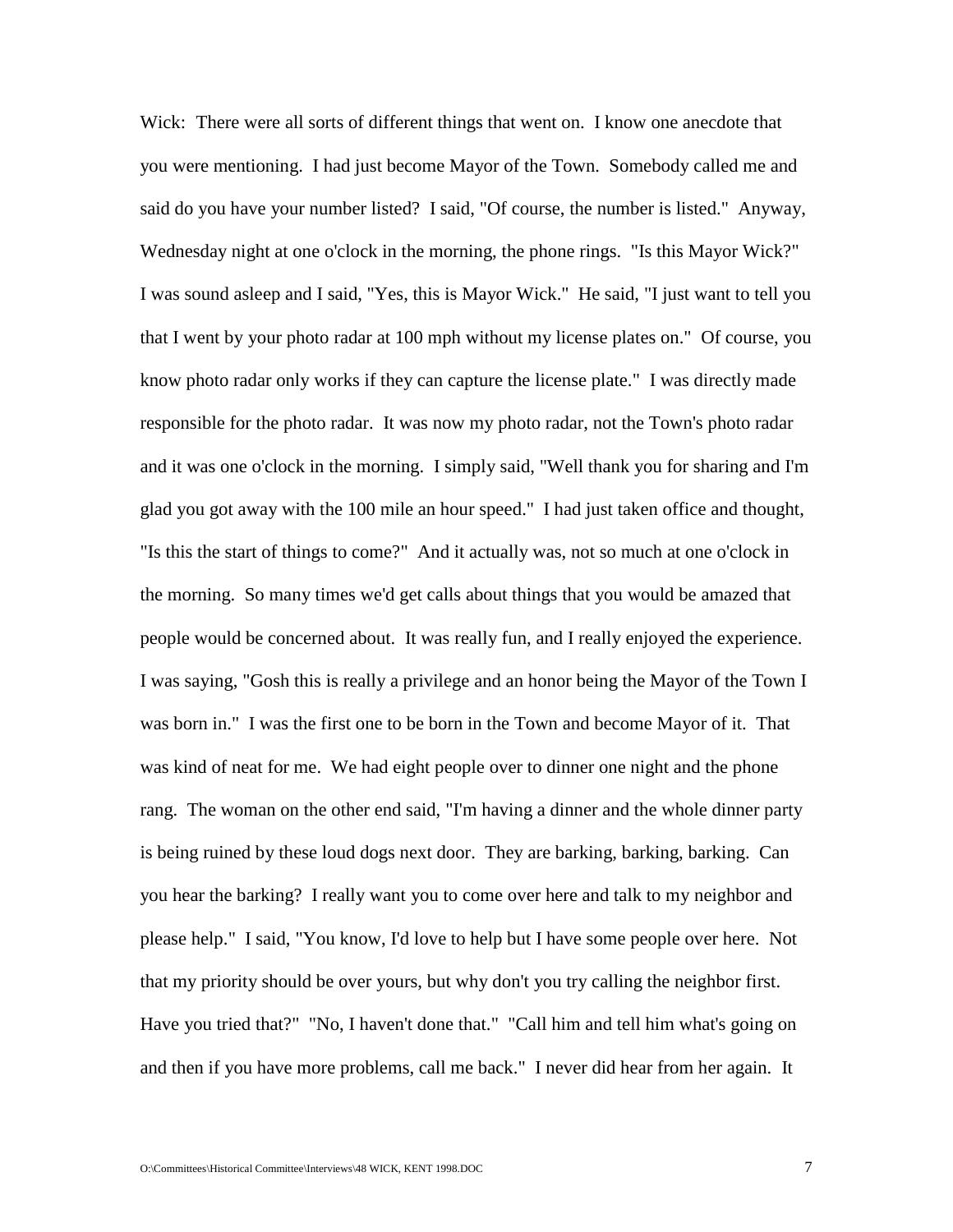was really neat to have such a small Town that this particular woman would be able to call and say I want the Mayor to come over here and take care of these barking dogs. I hope we never lose that sense of small Town, being able to call, even though I may have disagreed at the time of running over there to help her with the dogs. Another time, it was two o'clock in the morning, there were four horses out on Lincoln. The police called me and said, "Mayor Wick, get down here. I'm concerned they're Judson's horses, but can you come down and identify them." Before thinking, because I was sound asleep, I raced down from my house, went down to the Town Hall where they had the horses corralled in the Public Works area, and he said, "Are these your horses?" I thought I'm not going to know what all our horses look like, how am I going to identify them. I said, "I'm not sure." One of the horses was hurt. It had been hit by a car or it slipped, we couldn't tell which. It was bleeding badly. I couldn't think of what to do. I called my father and said, "We need to get a vet. Who do we use for emergencies." And he said so an so. We called him and he was out. He had a referral of a vet in Carefree. The nice guy drove all the way down at three o'clock in the morning to the Town and bandaged the horse up. I think he saved the horse's life. By then it was dawn and we were still out there. But we saved the horse. It turned out none of the horses were Judson's, but it was logical that they would have been because we are so close and had more horses than anybody close by. Again, all these things are funny, they are interesting and I hope we never lose that small Town feeling where we can call people and things get done in more of an informal level. I hope we don't ever get to the bureaucracy that some of our sister cities have become where it's layered with all sorts of rules, regulations and things that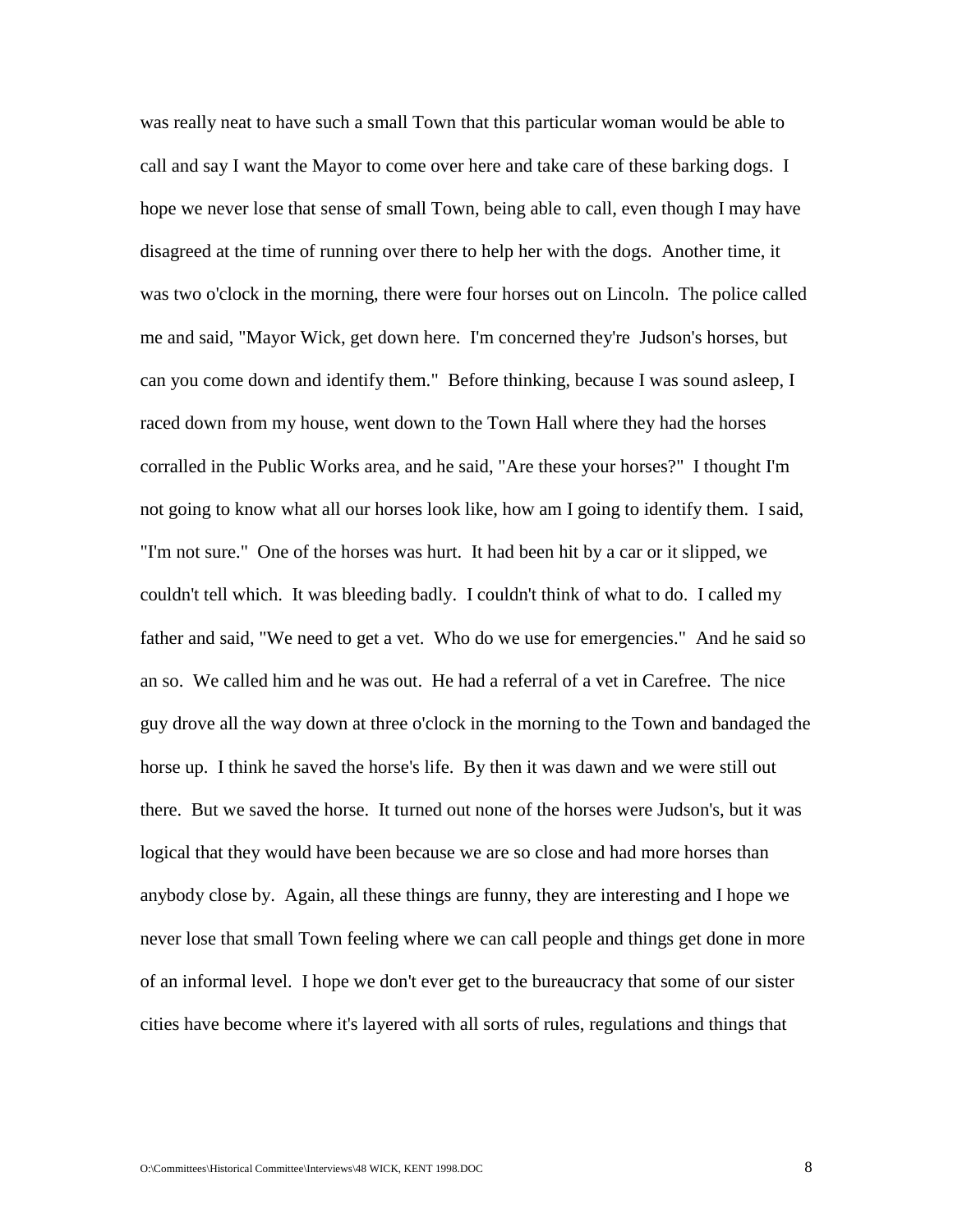are a little bit scary. Common sense, I think, dictates more than some of the published manuals on what you can and cannot do.

Interviewer: I think one of the things Paradise Valley needs is to clone you. You were a wonderful, friendly Mayor that helps people feel welcome that they could call you. I don't know that all of the Mayors have been that way. You are very special.

Wick: Thank you. It was a good experience. I was really lucky because we had a lot of good people to work with like Dick Andeen, Phil Edlund, Scott O'Connor, Oscar Butt and John Miller. A nice group of level headed people who had the Town's best interest at heart. They really did a good job. It was a pleasure working with them. That was fun. We all listened patiently and diligently to people in the audience and to various members of the Council. Everybody had a chance to speak. Nobody was ever cut off or put down. Everybody had their chance and whether we agreed with them or not, it was good.

Interviewer: There was a basic respect and stability that is fast departing our country.

Wick: Yes, that's true. I enjoyed that, I was lucky. I know we've had more controversy than some of the other Councils with some of the issues that have been very hot. It's been a tough battle. I admire anybody who steps up to the plate and serves because they doubled my pay at the end of the session. But double nothing, of course, is still nothing.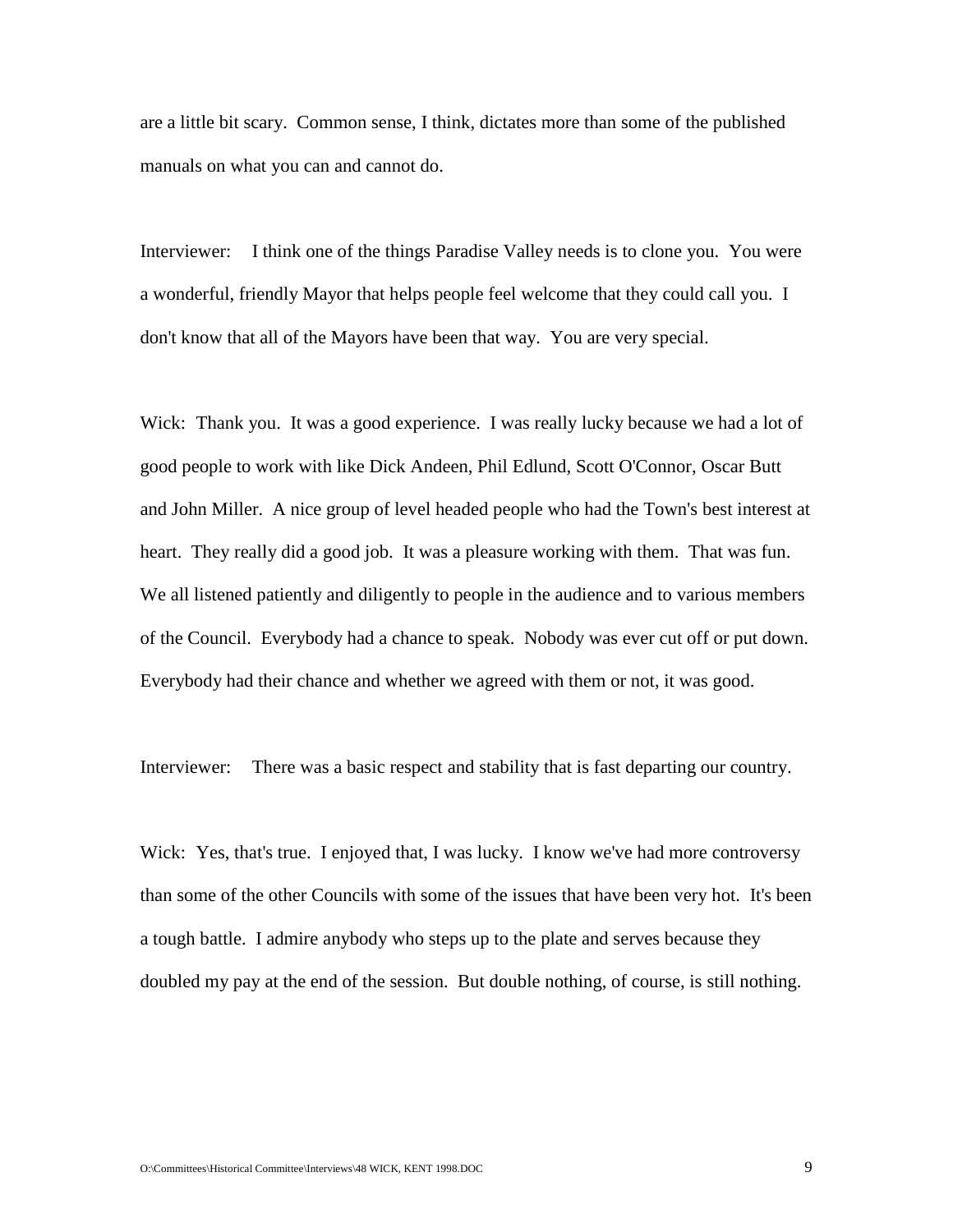Interviewer: What might be your suggestions for today's or future Councils? We have elections coming up next month. Are there any prophetic things you would like to suggest? By the time this gets printed, it wouldn't be for this next Council but it certainly would be in several years to come. Experience gives you lots of information of what you would like to suggest to people.

Wick: My hindsight is 20/20. I would suggest to everybody coming up that nobody should run with one axe to grind or some particular issue that is so burning that it consumes them completely. To look at all the various issues that come up and work with everybody on the Council. Everybody had an equal vote and everybody should work together and respect the other individuals. They should keep the zoning in mind that we've preserved over the years and look at some of the really important features in the history of the Town and use that as a guideline. Let everybody be heard whether you agree with them or disagree with them. Let them make their case, their point. Even though it takes a little longer sometimes to do that, I think it's very worthwhile because so many citizens have absolutely changed my mind. I had an idea about something coming up, I had a staff recommendation about something, and I heard the people in the Town and I said, "You know what, they're absolutely right. I hadn't thought of this. These are new facts." So if you lose that, it would be a shame. Or if we get so entrenched in bureaucracy again where common sense doesn't have a chance, then I think that can be a big thing. There is a philosophy to grow, to departmentalize, and to have many layers of things and certainly the Town has the financial ability to maybe grow faster than some other communities because we do have a good source of revenue in the Town. I would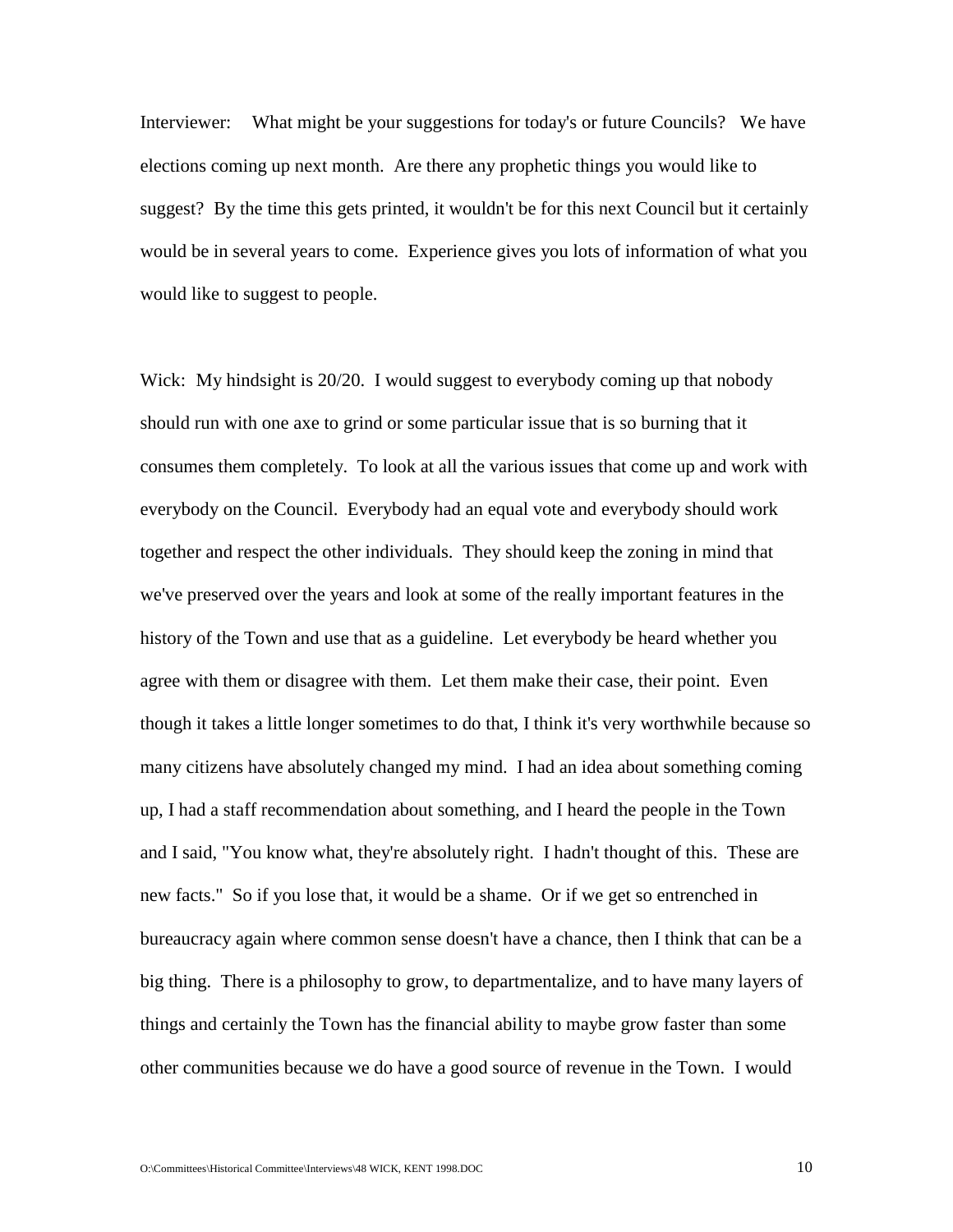resist that. The Town is not going to grow as far as population. I think we should limit the growth of our government and keep it representing the people.

Interviewer: Our borders are limited now. We're all locked in.

Wick: I don't think we need to grow too much more. Certainly safety and police issues should be updated. With the new police building and police facilities now, it should take us for years and years to come.

Interviewer: You've been wonderful and very articulate.

Wick: Thank you. Six years you can remember a lot. It was a good experience. When people say you went through this or that and say would you do it again. Absolutely I would do it again. But I also believe that six years is a long enough period of time for anybody to do it. At the end of the sixth year, you run out of energy a little bit. Your new ideas are not as fresh as they used to be. It's harder to get them going. I'm never for career politicians anyway. You can get entrenched. I believe people get out, do their best, spend some time down there and then get out.

Interviewer: What are the dreams or goals for Judson?

Wick: We have really done well in our foreign markets. By that we have a number of students from 30 different countries that actually live here at the school. We have 320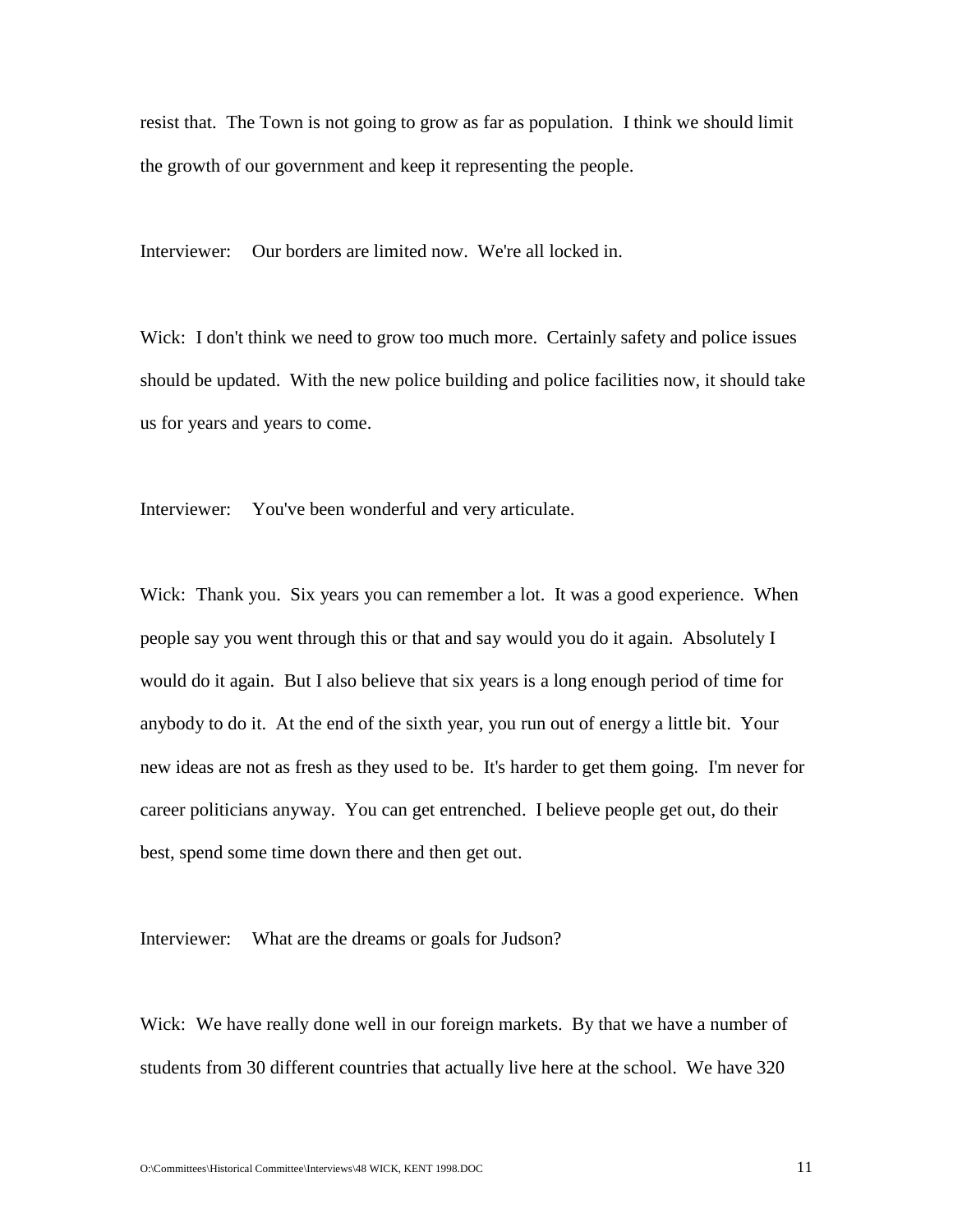students enrolled. About half that live here and half that are day. The day market is expanding very nicely even though we are limited to one classroom teacher per grade. In other words, we only have one kindergarten, one first grade, one second grade, one third grade, one fourth grade, then it jumps to where we have a couple of fifth grades, a couple of sixth grades and a couple of seventh grades. We want to keep it that way. We don't want to get huge. I notice that Tesseract is building 12 new schools and bigger is not always better. We try to preserve a lot of the adobe buildings and a lot of the things that are here that were here in the '20's. The Heard Museum has taken a number of our bricks as samples when we had to do some structural work. We would like to continue like that. I would like to look at Thunderbird Graduate School Academy as a great model. They have such a nice group of foreign students blending with the American students. It is such a good experience for the younger students. I don't think we're going to get a lot larger, but I would like to continue that mix of the foreign students and blend those with the Americans.

Interviewer: I think that will be wonderful because we are a world community. If different groups of people from foreign countries can learn to get along together at a lower grade and grow up knowing that, we have a much better chance for humanities survival.

Wick: That's right. We have Jewish students and Arabian students living in the same dorm. Where it concerns some of their parents, it is absolutely amazing how well the kids get along. The same with some of the traditional differences between Japanese and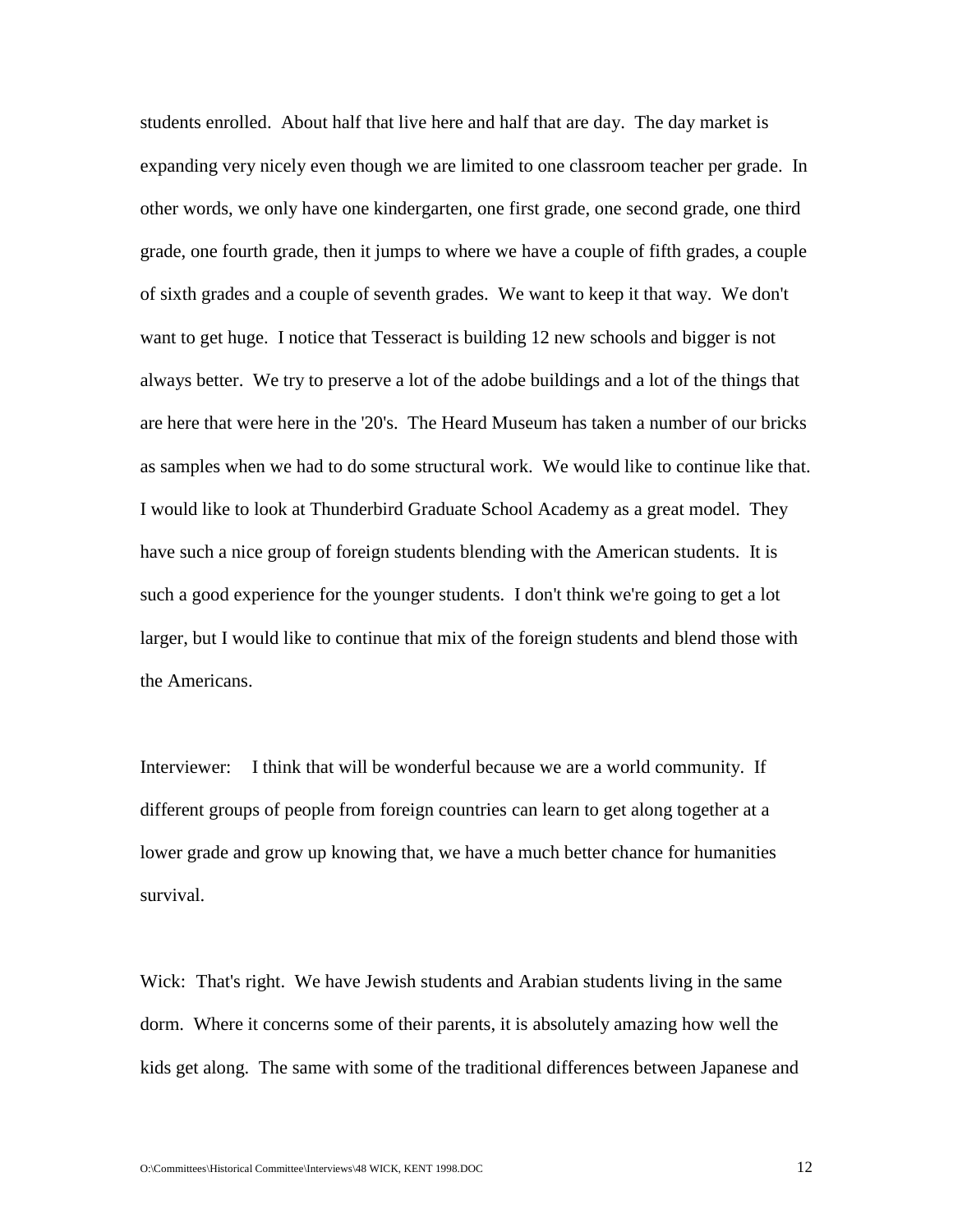Chinese where there may be cultural differences that are very strong in their part of the world, when they get here, they all blend together. Koreans and Japanese, for instance, becoming best friends. Sometimes they are very competitive. That's neat. I was born here and my son was born here. It is really nice for him. He comes home saying, "Gosh, Dad, the Tower of Pisa is going to fall down if they don't support it pretty soon because Joey from Italy says that his Dad is …" He has a little more of a global perspective. I like that. Plus my father has a great philosophy about the basics in making sure that everybody understands the math, the reading, the English, constructure and all that, before you move into the abstract things. You have to get the basics and everything else. That is what is taught here. No matter how they come up with new Math and all these things, the fundamentals are still really important.

Interviewer: How's your father doing?

Wick: He's doing great. You know he had that terrible accident in November of '97?

Interviewer: Yes, we interviewed him in July and he was just starting to walk.

Wick: Now he's much better. He's down for lunch and dinner all the time. He doesn't walk completely but he takes his wheelchair and walks, too. He's getting stronger and stronger. His comment to me was, "If I keep this rehabilitation up and keep working hard, when I hit 90, I'm going to be perfect." I said, "Now that's courage."